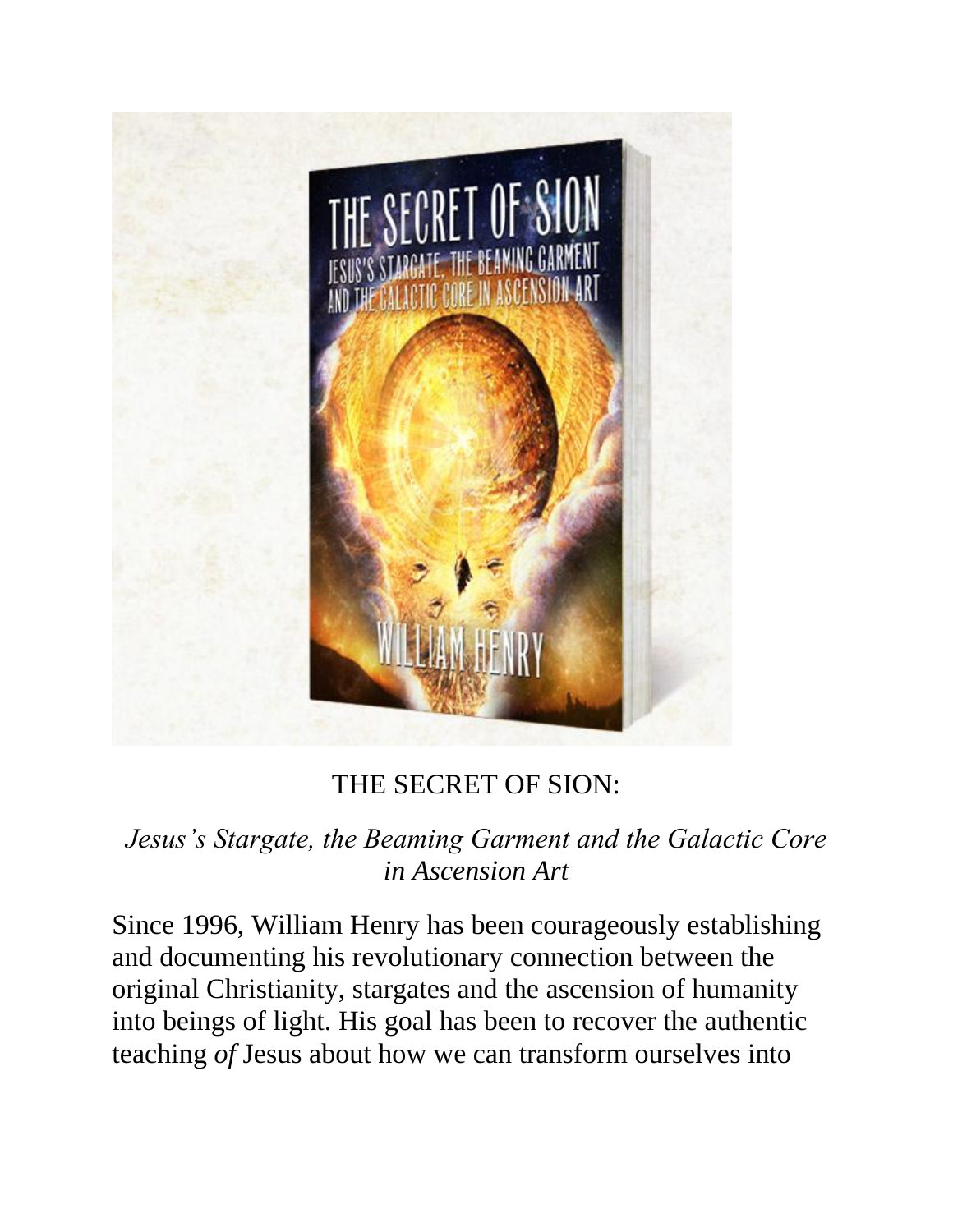beings of pure light (and love), open a stargate and beam ourselves home.

*The Secret of Sion* represents the culmination of William's unique search in Gnostic literature and sacred art to map the path, called the Way of Light, that leads to the gate of heaven.

His quest led him 'through the wormhole' where he peered into the promised land of Sion, a place at the center of our galaxy that is inhabited by ascended humans.

His journey is presented as an invitation to follow his path in the form of an astounding collection of third eye opening and soul rising ascension art, one that illuminates the esoteric mysteries of the greatest cosmic story ever told.

## *The Secret of Sion* reveals:

- Jesus is an avatar of a race or tribe of advanced and wise humans, called Perfect Light Humans, who dwell at the center of our galaxy and travel via wormhole to and from this cosmic center.
- Jesus will return the same way he left…via stargate.
- Members of the race of Perfect Light Humans have remained on earth for thousands of years.They are the most ancient of aliens.
- The Magi are representatives of the Perfect Light Humans.
- Encoded within ascension art is a Stargate technology called 'the Kit'. It includes the Star Crown (of Rose Thorns), a mysterious anointing oil and a robe of light called the Beaming Garment.